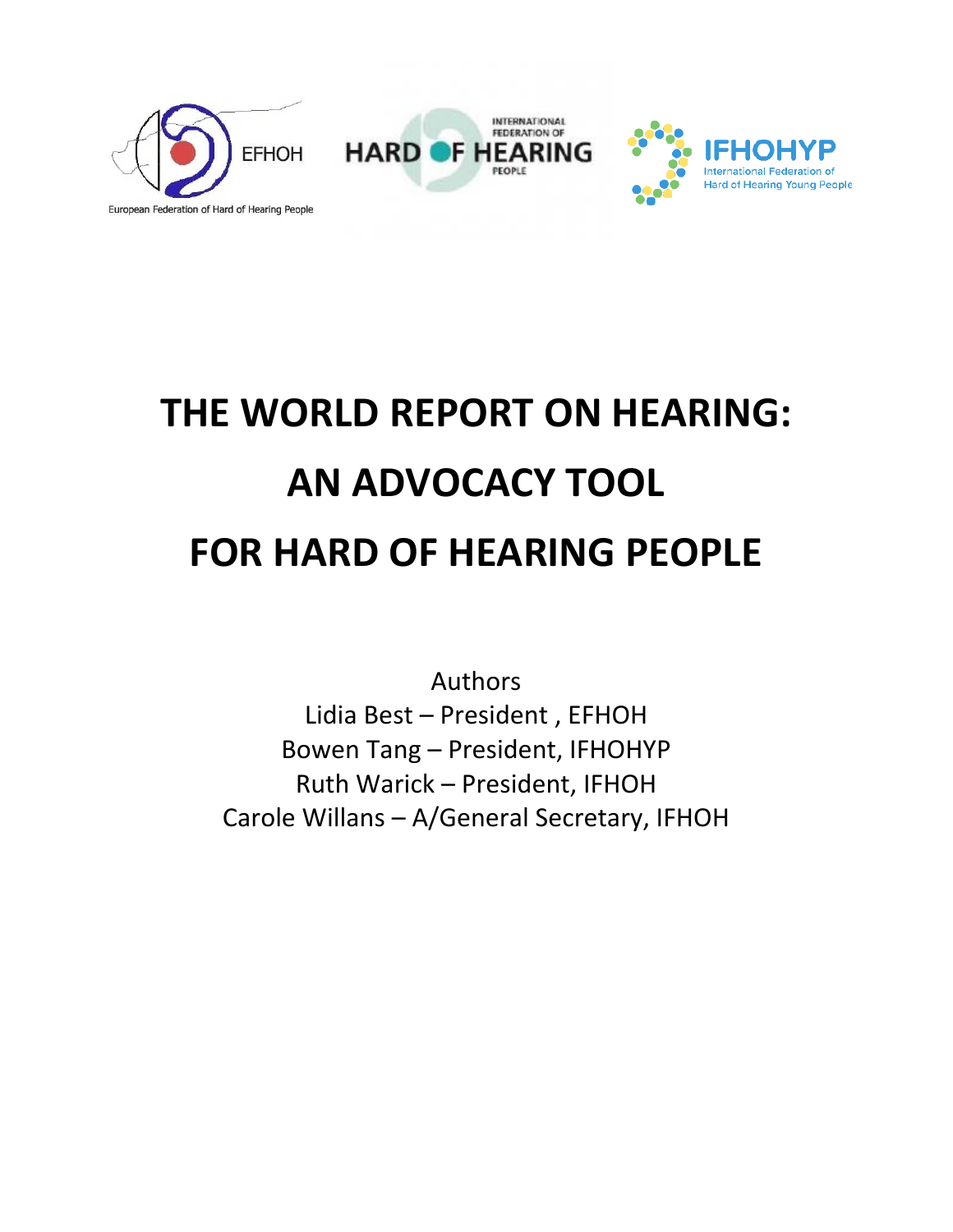#### **INTRODUCTION**

The first ever World Report on Hearing, released by WHO on the  $3<sup>rd</sup>$  of March 2021, is a seminal report on hearing healthcare. It outlines the current status of hearing across the life course, discussing barriers and solutions to improving the quality of life of persons with hearing loss. A public health framework for ear and hearing care is articulated with a series of recommendations for action by governments, policymakers, professionals, and persons with hearing loss.

The Report was a response to the mandate given WHO by the World Health Assembly which adopted resolution WHA7013 in 2017, urging governments to integrate ear and hearing care into their national health system framework.

The Report and its messages may continue to serve as powerful tools for hearing healthcare advocacy by the hard of hearing community. Organizations of persons with hearing loss and other organizations have an opportunity to use the evidence of the World Report on Hearing in their advocacy work with governments.

This document is developed as a tool for you to use the report in your advocacy work. This document distils messages from the Report into components using the framework of H.E.A.R.I.N.G. from the World Report. It is up to you to decide on which component is a priority for your country or jurisdiction. As noted in the Report, "Each country must determine which H.E.A.R.I.N.G. interventions best suit its needs through an evidence-based consultative prioritization exercise. Implementation must occur through an IPC-EHC approach and ensure that people receive a continuum of EHC services across the life course, delivered through a strengthened health system" (WHR, 202).

| HEARING SCREENING AND INTERVENTION    |
|---------------------------------------|
| EAR DISEASE PREVENTION AND MANAGEMENT |
| <b>ACCESS TO TECHNOLOGIES</b>         |
| REHABILITATION SERVICES               |
| <b>IMPROVED COMMUNICATION</b>         |
| <b>NOISE REDUCTION</b>                |
| <b>GREATER COMMUNITY ENGAGEMENT</b>   |

#### H.E.A.R.I.N.G. stands for: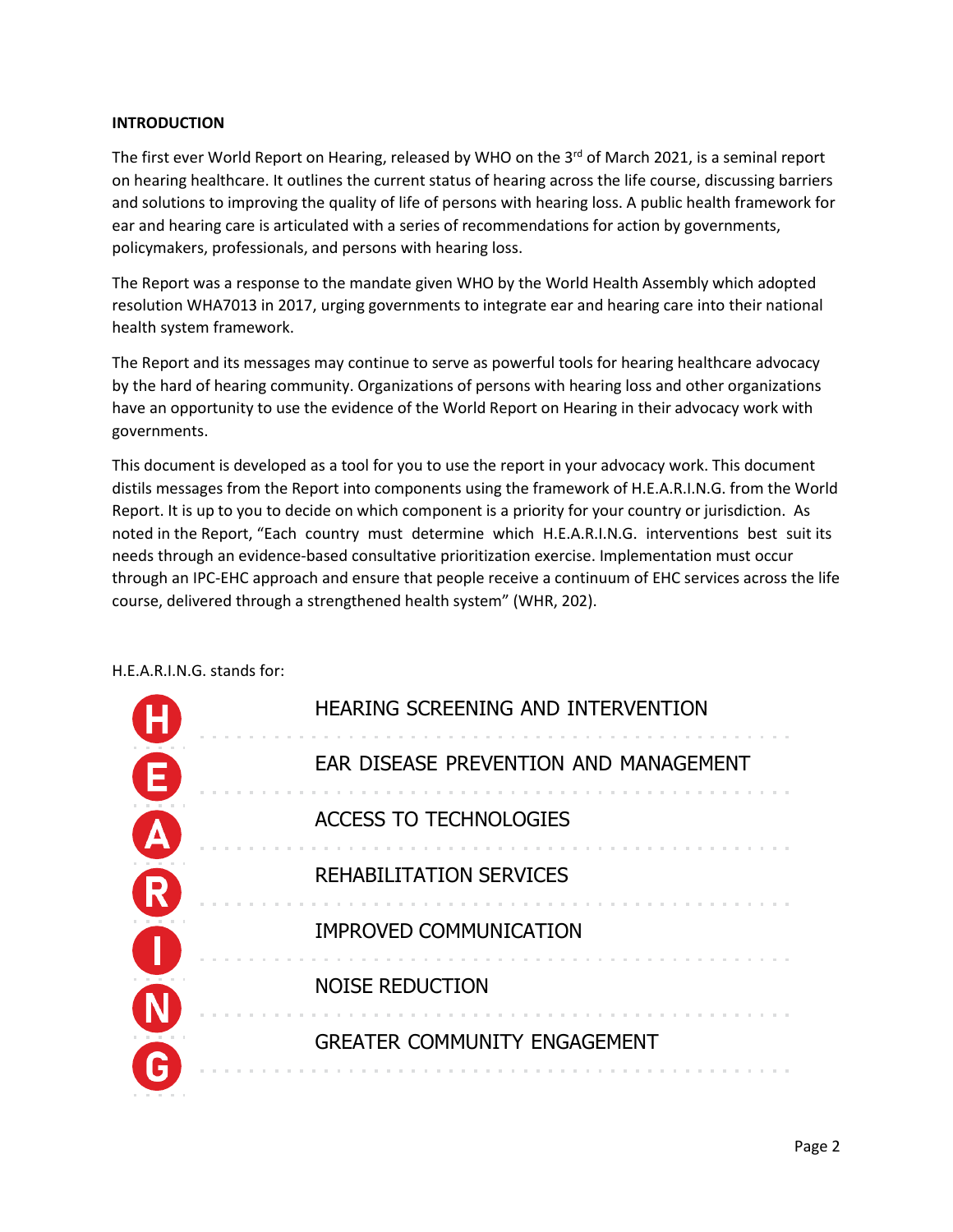Essential is that H.E.A.R.I.N.G. interventions are part of the overall health system of a country and that hearing health is part of a universal health system which "emphasizes the importance of access both to quality health services and to health information as a basic human right" (WRH, 204).

In the pages that follow, key points from the World Report on each selected topic is articulated. This document is prepared by the International Federation of Hard of Hearing People with the International Federation of Hard of Hearing Young People, and the European Federation of Hard of Hearing People. Authors are Lidia Best, Bowen Tang, Ruth Warick and Carole Willans. To contact us, email [info@ifhoh.org](mailto:info@ifhoh.org)



# HEARING SCREENING AND INTERVENTION

The World Report on Hearing calls for the timely detection of hearing loss and the provision of interventions for newborns and infants; pre-school and school-age children; adults at higher risk of hearing loss (e.g., those who have exposure to noise or ototoxic chemicals or medicines), and older adults.

Screening in hospitals and schools is recommended for newborns, infants and then children. For adults, screening should be part of healthcare checkups and hearing healthcare as well as undertaken in workplaces where workers are exposed to noise. There are now many tools for conducting screening: mobile-based software applications, automated hearing screening, booth-less audiometry, telemedicine options. As well, there are Smartphone applications such as one developed by WHO will is available to anyone at no charge to do their own quick preliminary screening. The intent is for persons who do not pass the screening to then seek professional diagnostic testing.

Screening and early detection of hearing loss results in cost-savings in later services required. In newborns and infants, early detection of hearing loss leads to improved language and cognitive development. In older adults, hearing screening, followed by prompt hearing aid provision, is associated with significant improvements in hearing-related health outcomes, according to WHO (p. 91). In all cases, screening must be followed up by rehabilitation services.

Key Advocacy Points

- Highlight the cost-savings of screening programs to governments
- Promote universal newborn screening but do not stop there; screening should take place at all ages in schools, the workplace, nursing homes.
- Screening alone is not enough; it needs to be followed up by rehabilitation and services, including the provision of hearing aids and cochlear implants.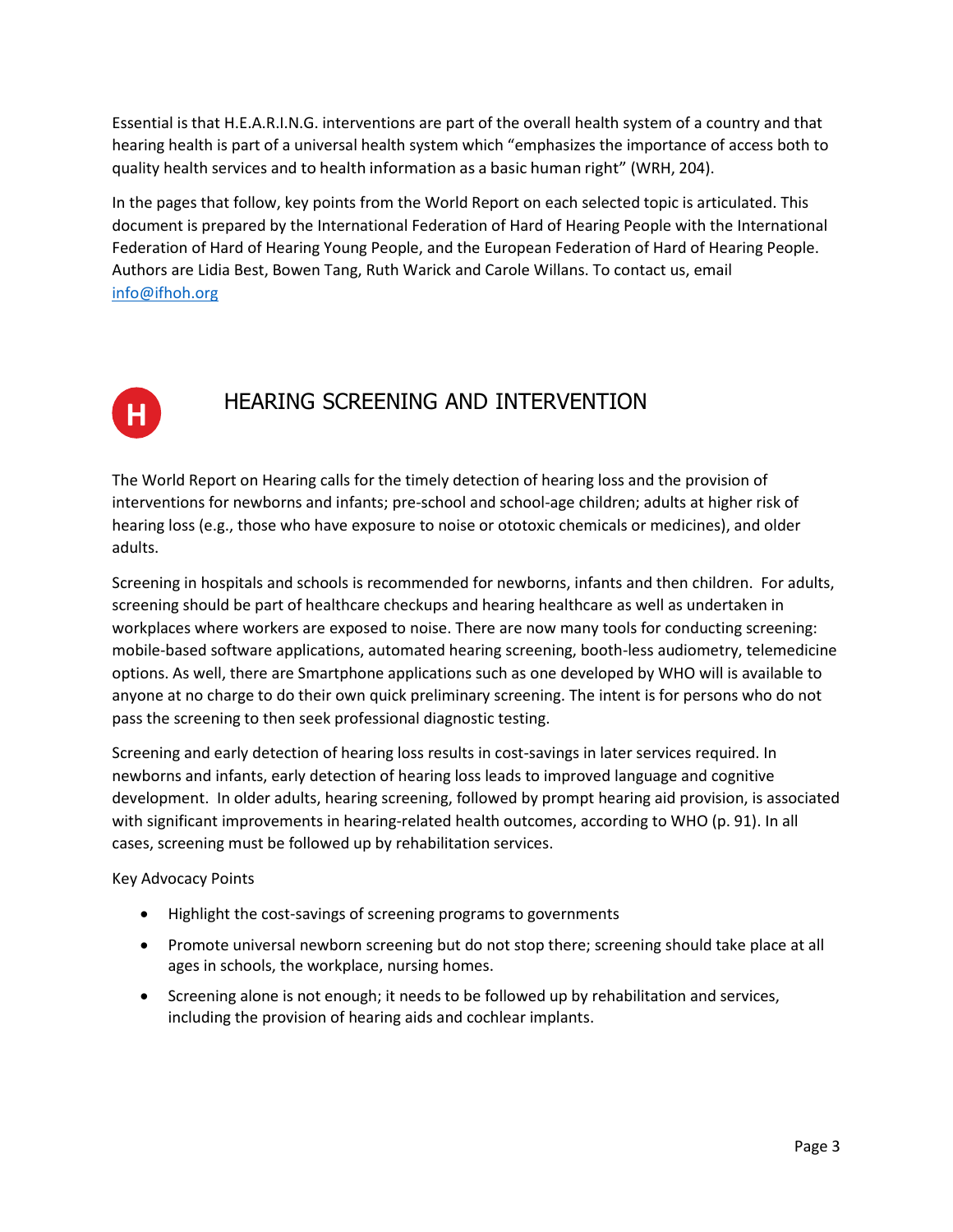

## EAR DISEASE PREVENTION AND MANAGEMENT

The reasons for someone's experiencing a hearing loss are varied, from genetic, medical treatment ( e.g., ototoxic drugs) to noise exposure. Often those factors causing onset of hearing loss can be undertaken by the individuals as well as part of public health actions. Early intervention and seeking timely medical care can help prevent or identify ear and hearing problems which also need confirmation by a trained health care provider.

Key Advocacy Points:

- Highlight the need to prevent and treat ear diseases at every stage at community and primary levels through trained workforce to avoid associated hearing loss and other complications.
- Highlight, how the use of hearing aids and cochlear implants improves listening abilities and quality of life
- For children, timely intervention with hearing aids and implants leads to better hearing, spoken communication and quality of life, which further translates into better educational outcomes



# ACCESS TO TECHNOLOGIES

Hearing technology such as hearing aids and cochlear implants are important part of hearing rehabilitation and interventions. Technology enables users improved access to sound and communication. The use of these devices is shown to be cost–effective in different economic settings. Although technology is a key part of rehabilitation, it is essential to note that it forms only one part of a rehabilitation strategy.

Whatever the technology used, complementary measures are necessary to ensure that these devices and implants benefit their users, this is achieved through a person-centered approach to hearing care. In addition, the provision of training in the use of hearing devices and assistive listening devices increases the possibility of a positive outcome from their use.

Key Advocacy points

- Promote access to affordable, high-quality hearing aids and cochlear implants, along with batteries and services for maintenance.
- Highlight cost–effectiveness of the hearing technologies in different economic settings
- Promote availability of hearing assistive technologies (e.g.: loop systems in public venues and schools) enhances participation and inclusion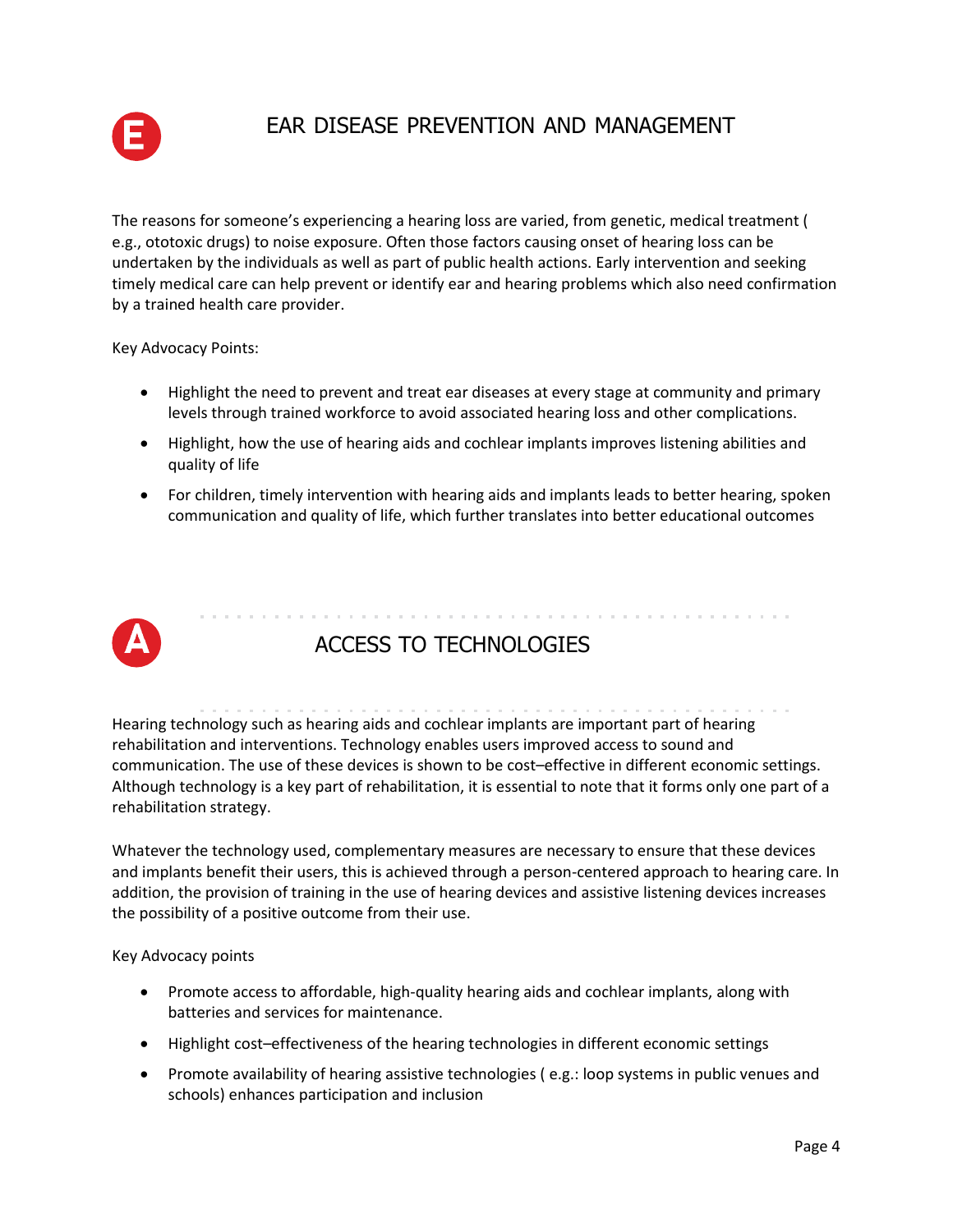

# REHABILITATION SERVICES

Rehabilitation services is essential in maximizing the effectiveness of hearing assistive technology utilized by the person with hearing loss. The services aim to "optimize everyday functioning of those with hearing loss to ensure that the person reaches the best quality of life at a physical, functional, social, emotional and economical level" (WHR, 96). The main concern relating to hearing rehabilitation for infants and children with hearing loss is ensuring the timely development of language (WHR, 107); therefore, rehabilitation services are required in children aged 0 to 15 years. The same is true for adults aged 60 and above as they are prone to an increased risk of dementia when hearing loss is unaddressed (WHR, 46).

Contextual factors that amplify the impact of hearing loss, such as communication needs and preferences, environmental factors, and access to rehabilitation, should be considered when adopting a person-centred approach to the rehabilitation services (WHR, 95).

Key Advocacy Points

- Promote multidisciplinary, family-centred hearing and speech rehabilitation services for children with hearing loss; and
- Provide counselling and auditory rehabilitation for adults with hearing loss, especially older adults.



# IMPROVED COMMUNICATION

While access to technology and rehabilitation services contribute to the success of ear and hearing care for persons with hearing loss, it is important to keep in mind that neither do not restore full access to auditory information. Extra energy and effort are expended on the person's part to process the auditory information, causing listening fatigue. Therefore, alternative methods of communication must be put in place "to facilitate participation in all activities relevant to people with hearing loss of all ages" with ease of access (WHR, 210).

These methods are especially useful for people with dual sensory loss such as deaf-blindness, where access to communication is further challenged (WHR, 108). Such methods include signing, finger spelling, braille, and tadoma.

Other common forms of communication access are sign language and captioning services.

Key Advocacy Points

- sign language learning and interpretation services, especially in educational and health-care settings; and
- captioning services in professional and recreational settings as a means of improving access to audio content for those with hearing loss.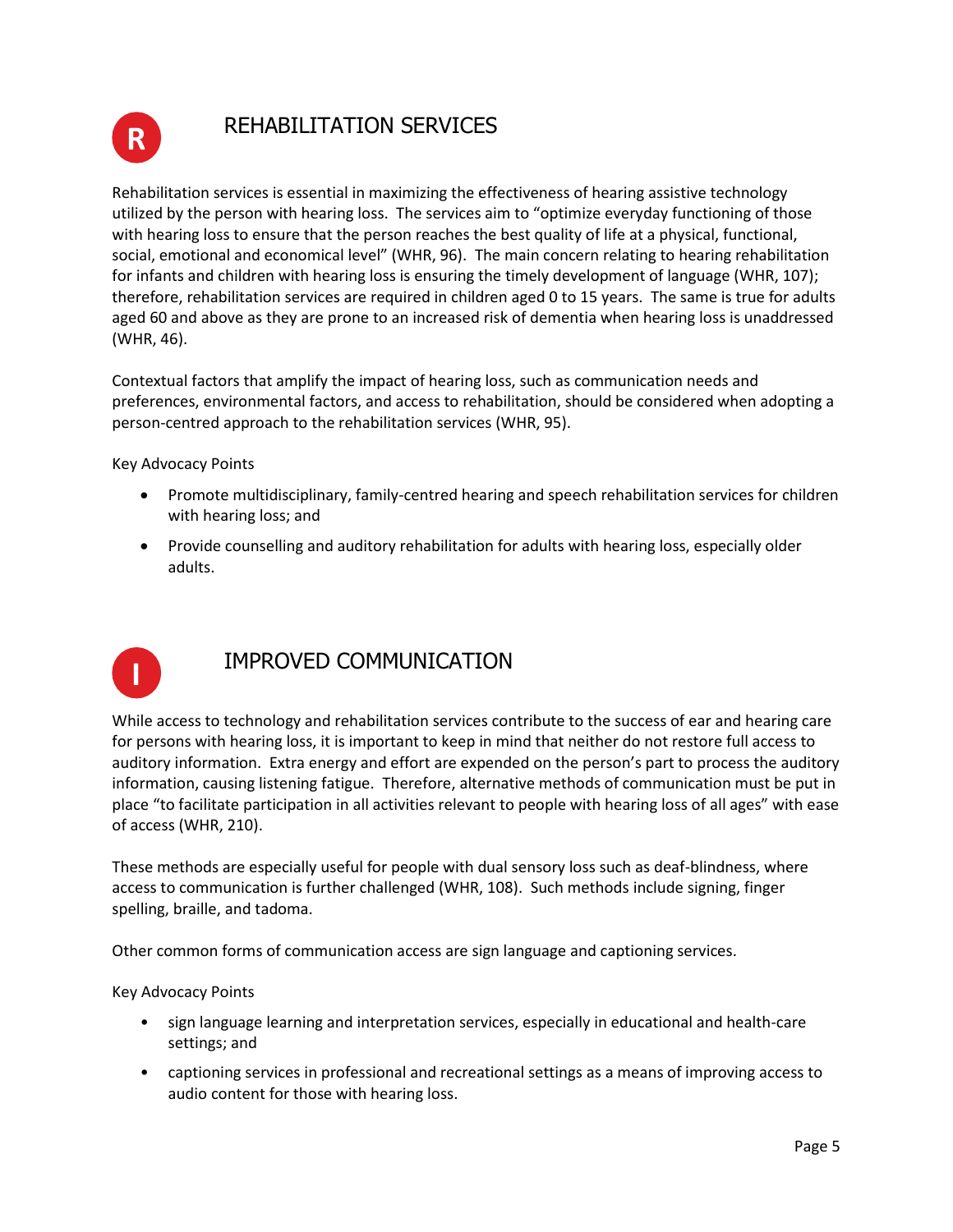

## NOISE REDUCTION

The WRH objective on noise reduction is "to ensure that no individual faces the risk of hearing loss due to loud sounds" (WRH, 210). Noise is an important public health issue and carries environmental risk (WRH, 20, 64, 74-79). As well, it has far-reaching effects on hearing and on other aspects of health.

Key Advocacy Points

- Develop programmes for the reduction of noise in the workplace
- Adopt the global standard for safe listening devices (ITU-T H.870) as a national standard
- Implement regulations for safe listening venues; and
- Establish programmes to change listening behaviours among pre-adolescents and adolescents



### GREATER COMMUNITY ENGAGEMENT

This WRH objective seeks "to change behaviours and attitudes towards hearing loss and its causes." (WRH, 211). Stigma associated with hearing loss, the related communication difficulties, and the use of hearing devices, is perhaps the most critical impediment to hearing care (WRH, 151). As a result, it is important for organizations and associations representing hard of hearing people to be strong and supported in their advocacy efforts.

Key Advocacy Points

- Develop a multi-pronged communication strategy to increase awareness and engagement for promoting:
	- o healthy Ear and Hearing Care (EHC) practices
	- o safe listening
	- o early identification of hearing loss, and early EHC interventions
- Create or strengthen organizations and associations representing hard of hearing people, and empower these groups to become active and efficient stakeholders
- Collaborate with all stakeholders, including hard of hearing people, to identify and deal with the causes of stigma associated with hearing loss.